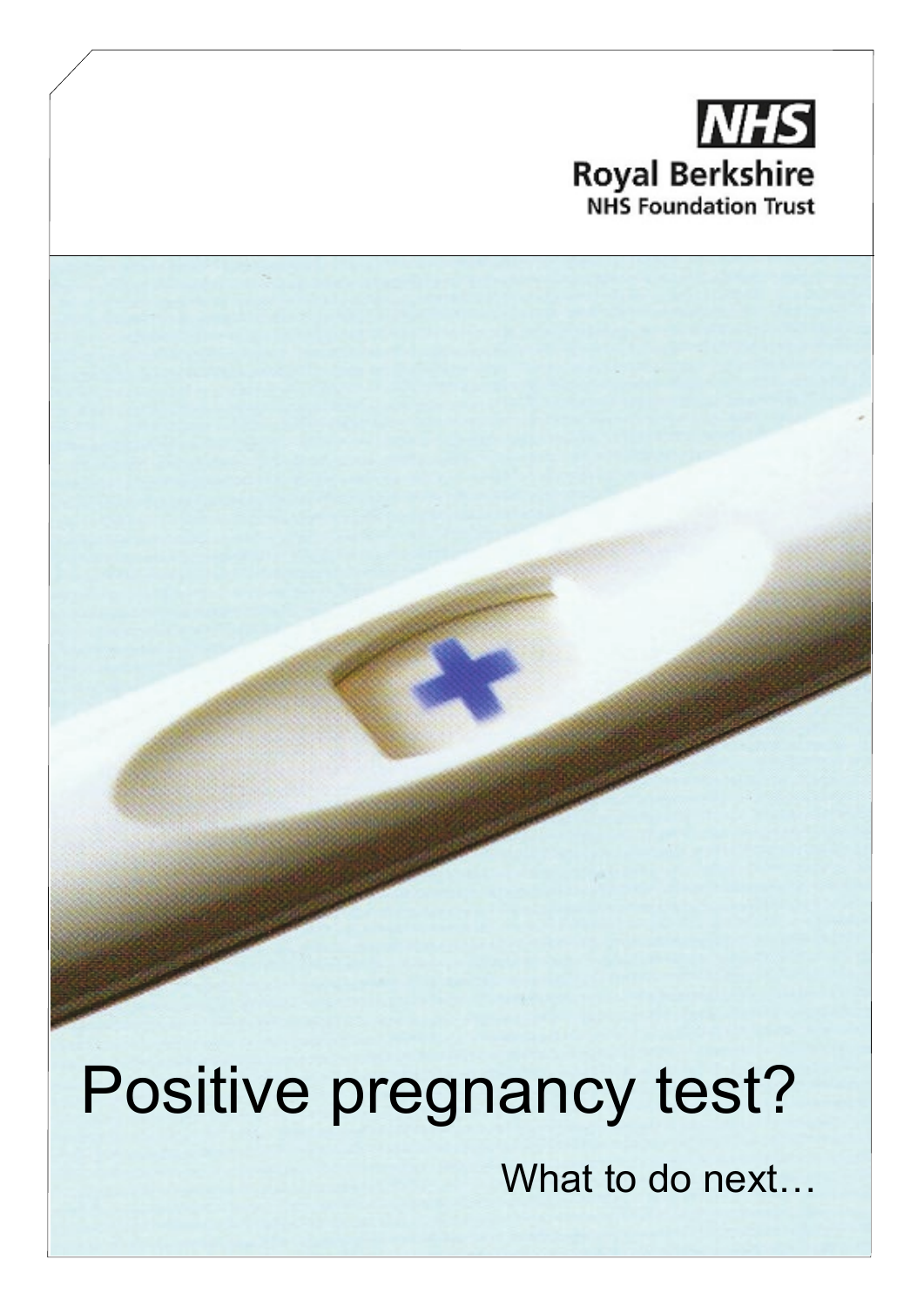## Happy to be pregnant?

It is very important that you see your midwife or GP as soon as you know you are pregnant.

The earlier you are seen by a midwife or doctor, the sooner they can check that everything is well with you and your baby.

This is even more important if you have any medical conditions such as diabetes or epilepsy, or if you had any complications in your last pregnancy or birth.

Your midwife or GP will be able to advise you about your pregnancy and give you a check-up.

To make a first booking appointment to see a midwife telephone 0118 322 8964 and select Option 1, available Monday to Friday 8am-6pm.

#### Things you need to know...

Folic acid is an important vitamin for your health and the health of your baby. If you take folic acid supplements it reduces the risk of having a baby born with a defect of their spinal cord, such as spina bifida. If you are not already taking folic acid, you should start taking it now. You should take 5mg (one tablet) every day for the first 12 weeks of pregnancy (first 3 months).

A growing baby needs the following nutrients right from the start of the pregnancy:

- Iron is mainly found in red meat, pulses, dried fruit, green vegetables and fortified cereals.
- Calcium is mainly found in dairy products such as milk, cheese and yoghurt. Low fat versions of these usually contain just as much calcium as full fat varieties.
- Folic acid found mainly in green vegetables, brown rice and fortified cereals.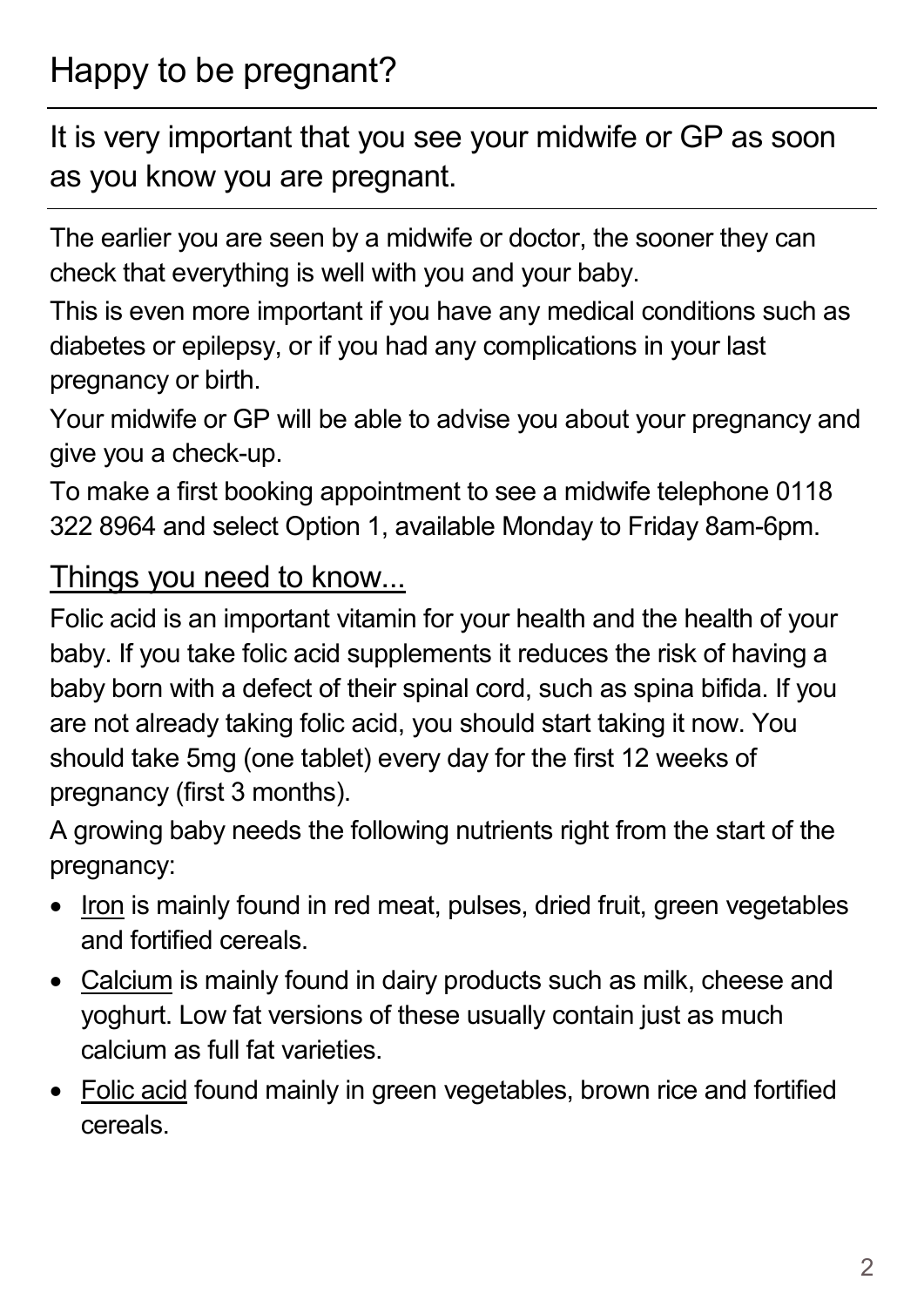In order to protect yourself and your developing baby, you need to avoid certain germs, so:

- Wash your hands after handling raw meat.
- Wash your hands after handling cats and kittens.
- Wear gloves when you are gardening.

#### Things you need to avoid...

- Too much Vitamin A: don't eat liver, liver pate or take cod liver oil and don't take Vitamin A tablets.
- Listeriosis: don't eat undercooked meats and eggs, soft cheeses such as brie or camembert, pates, shellfish, raw fish or unpasteurised milk.
- Certain fish, fish such as shark, marlin and swordfish that may contain a lot of mercury. Limit tuna to no more than the equivalent of six tuna sandwiches per week.
- Peanuts: if you have a personal or family history of eczema, hay fever, asthma or peanut allergy.
- Animal droppings: don't handle any animal droppings as these may carry infections which could harm your baby.

Things you need to stop or cut down on...

- Caffeine: in tea, coffee, fizzy drinks etc. Have no more than 300mg per day. This is about three cups of fresh coffee or four cups of instant coffee or six cups of tea.
- Smoking: smoking affects the health and growth of your baby so you are strongly advised to stop completely. We can provide you with lots of help to do this.
- Alcohol: you are strongly advised not to drink alcohol at all.
- Street drugs: you must seek advice from your midwife or GP, as any street drug will affect the health of your unborn baby.

This document can be made available in other languages and formats upon request.